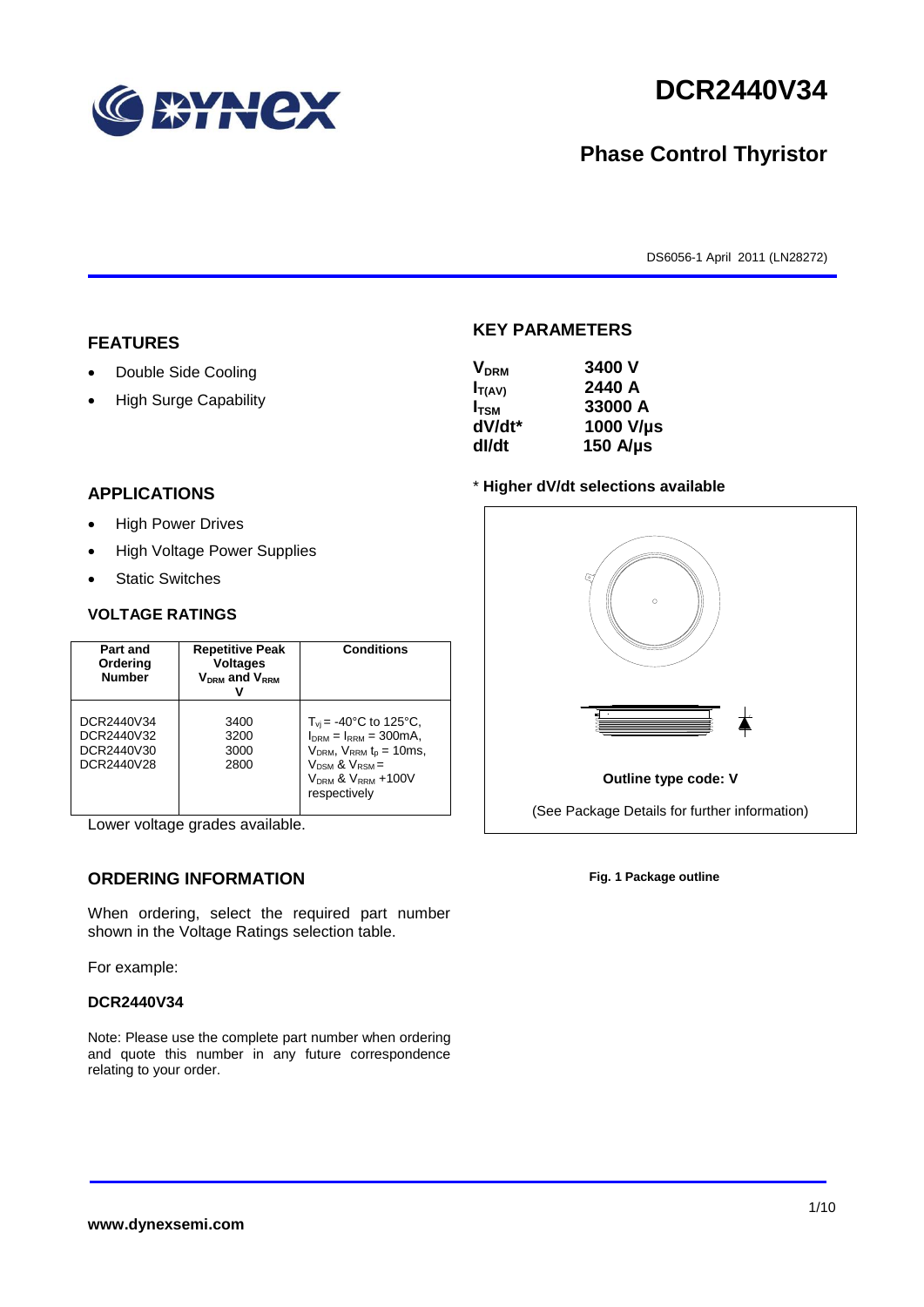

### **CURRENT RATINGS**

**Tcase = 60°C unless stated otherwise**

| Symbol       | <b>Parameter</b>                     | <b>Test Conditions</b>   | Max. | <b>Units</b> |  |  |
|--------------|--------------------------------------|--------------------------|------|--------------|--|--|
|              | Double Side Cooled                   |                          |      |              |  |  |
| $I_{T(AV)}$  | Mean on-state current                | Half wave resistive load | 2440 | A            |  |  |
| $I_{T(RMS)}$ | RMS value                            | $\overline{\phantom{a}}$ | 3830 | Α            |  |  |
| Iт           | Continuous (direct) on-state current | $\overline{\phantom{a}}$ | 3450 | Α            |  |  |

#### **SURGE RATINGS**

| Symbol       | <b>Parameter</b>                        | <b>Test Conditions</b>                           | Max. | <b>Units</b>      |
|--------------|-----------------------------------------|--------------------------------------------------|------|-------------------|
| <b>I</b> TSM | Surge (non-repetitive) on-state current | 10ms half sine, $T_{\text{case}} = 125^{\circ}C$ | 33.0 | kA                |
| $l^2t$       | I <sup>2</sup> t for fusing             | $V_R = 0$                                        | 5.45 | MA <sup>2</sup> S |

#### **THERMAL AND MECHANICAL RATINGS**

| Symbol           | <b>Parameter</b>                      | <b>Test Conditions</b>    |    | Min. | Max.  | <b>Units</b> |
|------------------|---------------------------------------|---------------------------|----|------|-------|--------------|
| $R_{th(i-c)}$    | Thermal resistance – junction to case | Double side cooled        | DC |      | 0.01  | °C/W         |
| $R_{th(c-h)}$    | Thermal resistance – case to heatsink | Double side cooled        | DC |      | 0.003 | °C/W         |
| $T_{\nu j}$      | Virtual junction temperature          | <b>Blocking VDRM/VRRM</b> |    |      | 125   | °C           |
| $T_{\text{stg}}$ | Storage temperature range             |                           |    | -40  | 140   | °C           |
| $F_m$            | Clamping force                        |                           |    | 50   | 62    | kN           |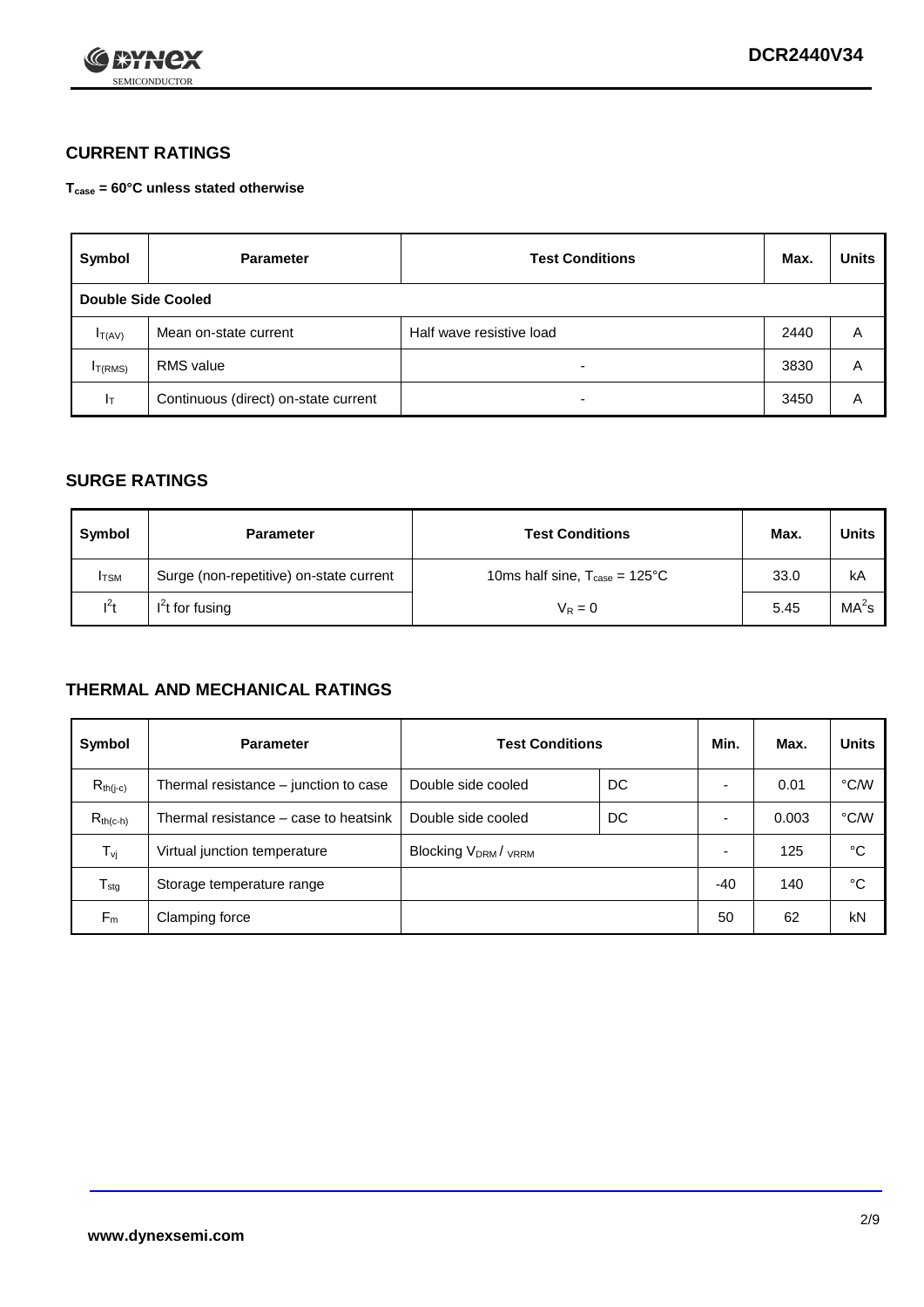

## **DYNAMIC CHARACTERISTICS**

| Symbol            | <b>Parameter</b>                              | <b>Test Conditions</b>                                                |                 | Min.                     | Max.                     | <b>Units</b> |
|-------------------|-----------------------------------------------|-----------------------------------------------------------------------|-----------------|--------------------------|--------------------------|--------------|
| <b>IRRM</b> /IDRM | Peak reverse and off-state current            | At $V_{RRM}/V_{DRM}$ , $T_{case} = 125^{\circ}C$                      |                 | L,                       | 300                      | mA           |
| dV/dt             | Max. linear rate of rise of off-state voltage | To 67% $V_{DRM}$ , T <sub>i</sub> = 125°C, gate open                  |                 | 1000                     | $\overline{\phantom{a}}$ | $V/\mu s$    |
| dl/dt             | Rate of rise of on-state current              | From 67% V <sub>DRM</sub> to 3000A                                    | Repetitive 50Hz | $\overline{\phantom{a}}$ | 150                      | $A/\mu s$    |
|                   |                                               | Gate source 30V, 10 $\Omega$ ,                                        | Non-repetitive  | ٠                        | 1000                     | $A/\mu s$    |
|                   |                                               | $t_r$ < 0.5µs, $T_i$ = 125°C                                          |                 |                          |                          |              |
| $V_T$             | On-state voltage                              | $I_T = 3000A$ , $T_{case} = 125^{\circ}C$                             |                 |                          | 1.71                     | $\vee$       |
| $V_{T(TO)}$       | Threshold voltage                             | $T_{\text{case}} = 125^{\circ}C$                                      |                 | ä,                       | 1.00                     | $\vee$       |
| $r_{\text{T}}$    | On-state slope resistance                     | $T_{\text{case}} = 125^{\circ}C$                                      |                 | ٠                        | 0.235                    | $m\Omega$    |
| $t_{\rm gd}$      | Delay time                                    | $V_D = 67\%$ V <sub>DRM</sub> , gate source 30V, 10 $\Omega$          |                 | ٠                        | 3.0                      | μs           |
|                   |                                               | $t_r = 0.5 \mu s$ , $T_i = 25^{\circ}C$                               |                 |                          |                          |              |
| $t_q$             | Turn-off time                                 | $T_i$ = 125°C, $V_R$ = 100V, dl/dt = 10A/µs,                          |                 | ٠                        | 600                      | μs           |
|                   |                                               | $dV_{DR}/dt = 20 V/\mu s$ linear to 67% $V_{DRM}$                     |                 |                          |                          |              |
| $Q_{\rm S}$       | Stored charge                                 | $I_T = 4000A$ , tp = 1000us, $T_i = 125$ °C,<br>$dl/dt = 10A/\mu s$ , |                 |                          | 5500                     | μC           |
| $I_{RR}$          | Reverse recovery current                      |                                                                       |                 |                          | 220                      | A            |
| IL.               | Latching current                              | $T_i = 25^{\circ}C$ ,                                                 |                 | $\overline{\phantom{0}}$ | 1                        | Α            |
| ΙH                | Holding current                               | $T_i = 25^{\circ}C,$                                                  |                 |                          | 200                      | mA           |

### **GATE TRIGGER CHARACTERISTICS AND RATINGS**

| Symbol          | <b>Parameter</b>         | <b>Test Conditions</b>                | Max. | Units |
|-----------------|--------------------------|---------------------------------------|------|-------|
| V <sub>GT</sub> | Gate trigger voltage     | $V_{DRM}$ = 5V, $T_{case}$ = 25°C     | 3    | V     |
| $V_{GD}$        | Gate non-trigger voltage | At 40% $V_{DRM}$ , $T_{case}$ = 125°C | TBD  | V     |
| Iст             | Gate trigger current     | $V_{DRM}$ = 5V, $T_{case}$ = 25°C     | 300  | mA    |
| <b>I</b> GD     | Gate non-trigger current | At 40% $V_{DRM}$ , $T_{case}$ = 125°C | TBD  | mA    |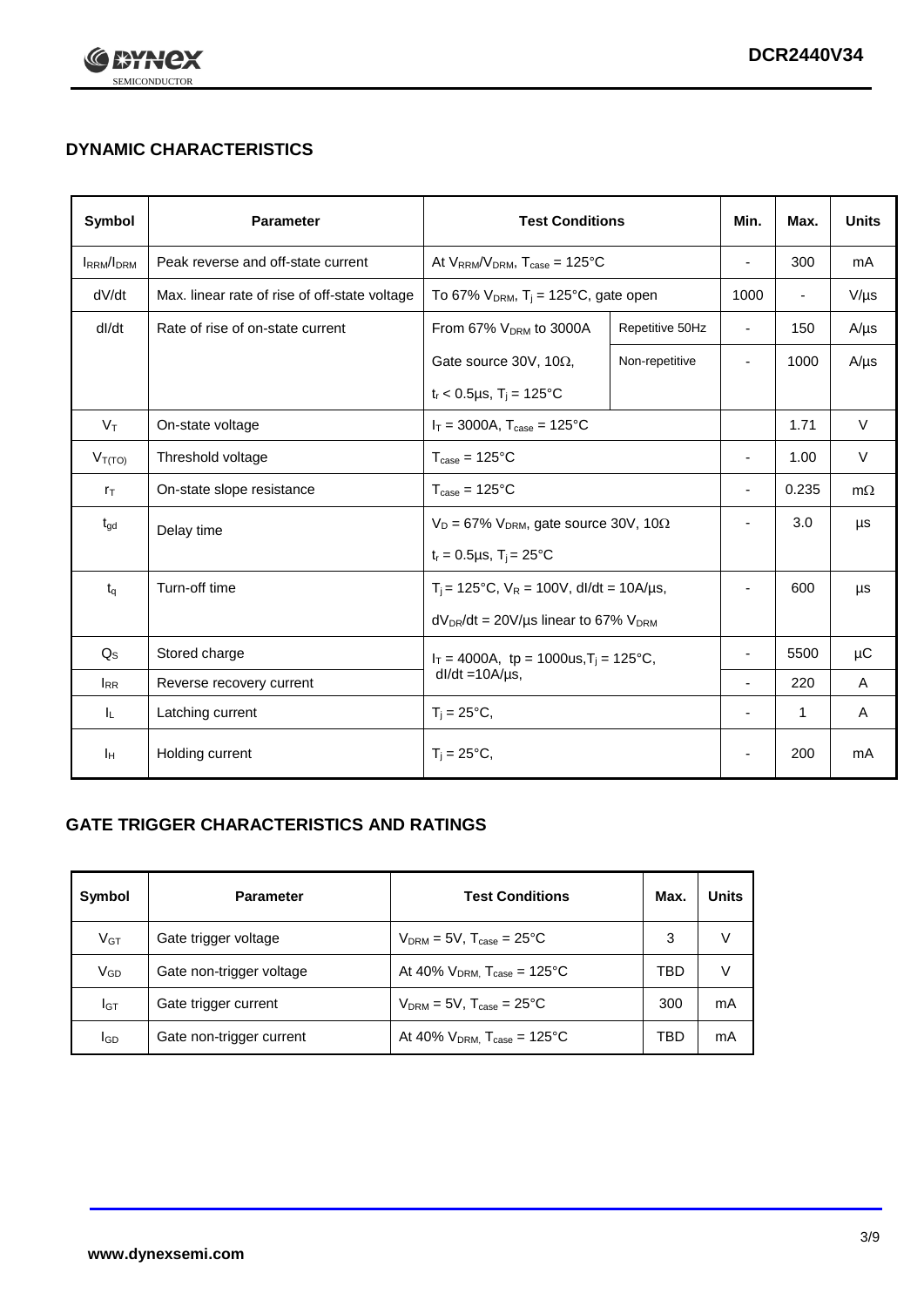

## **CURVES**



**Fig.2 Maximum &minimum on-state characteristics**



**Fig.3 Maximum (limit) transient thermal impedance – junction to case (°C/W)**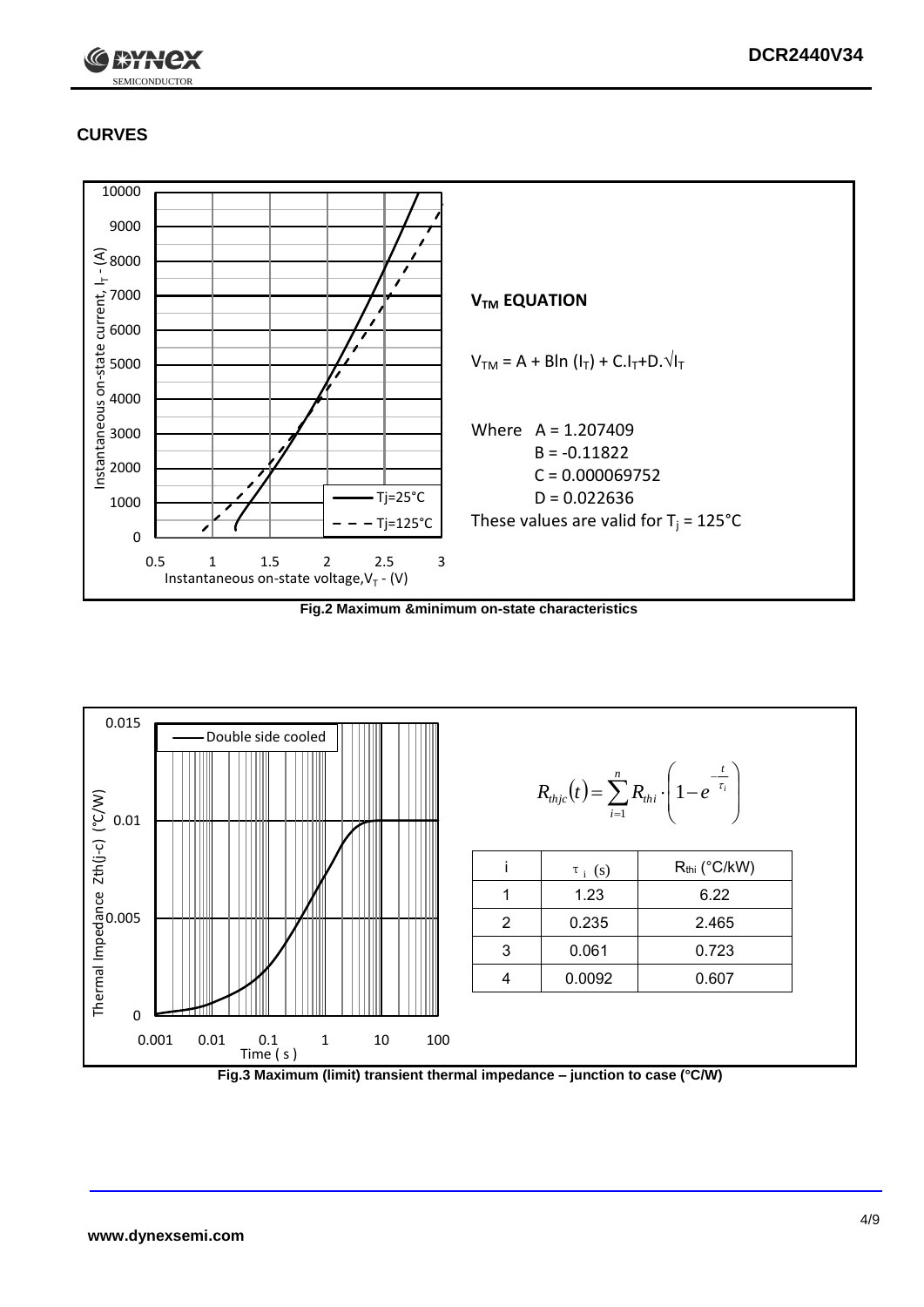





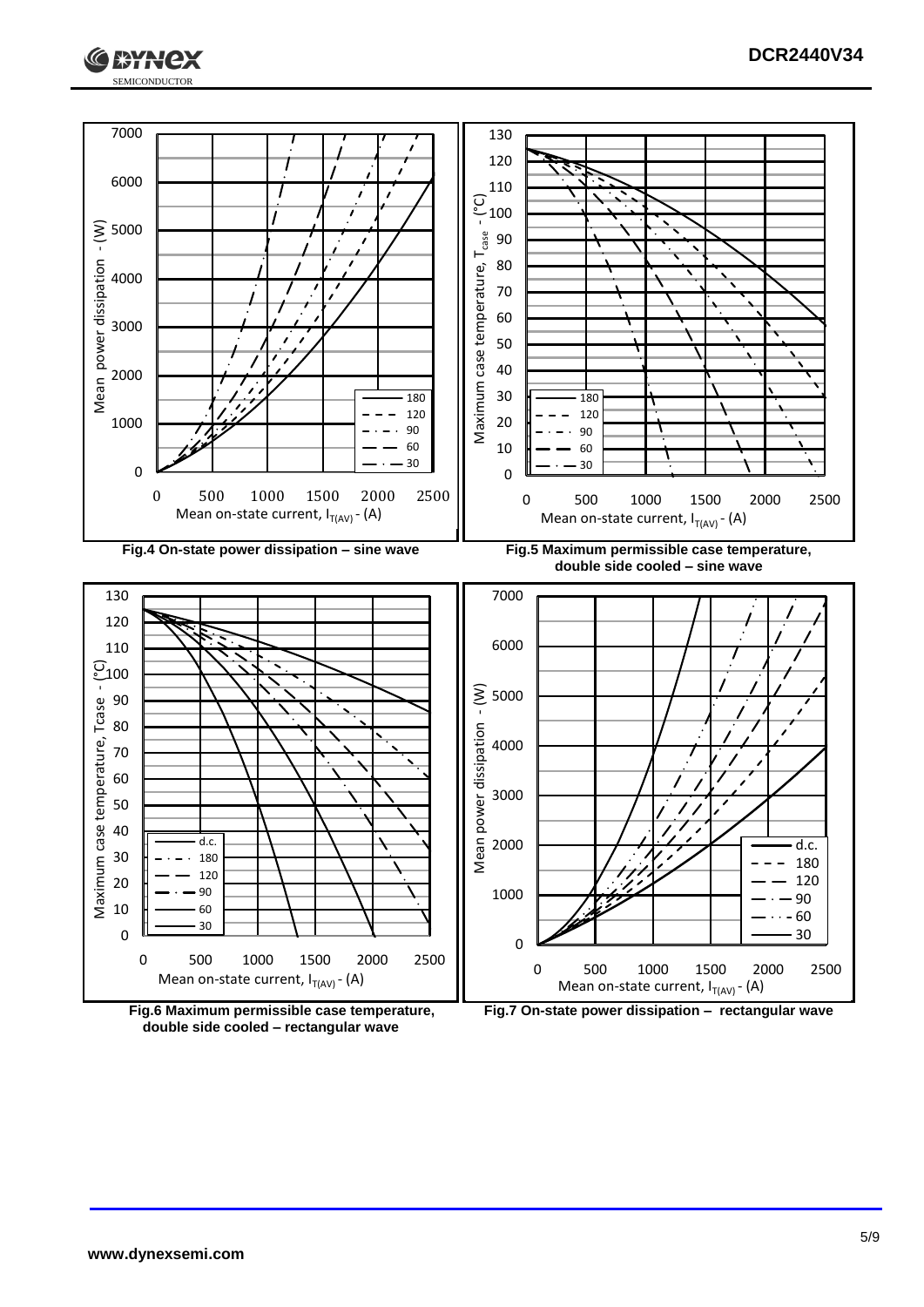



**ГЖҮНСХ**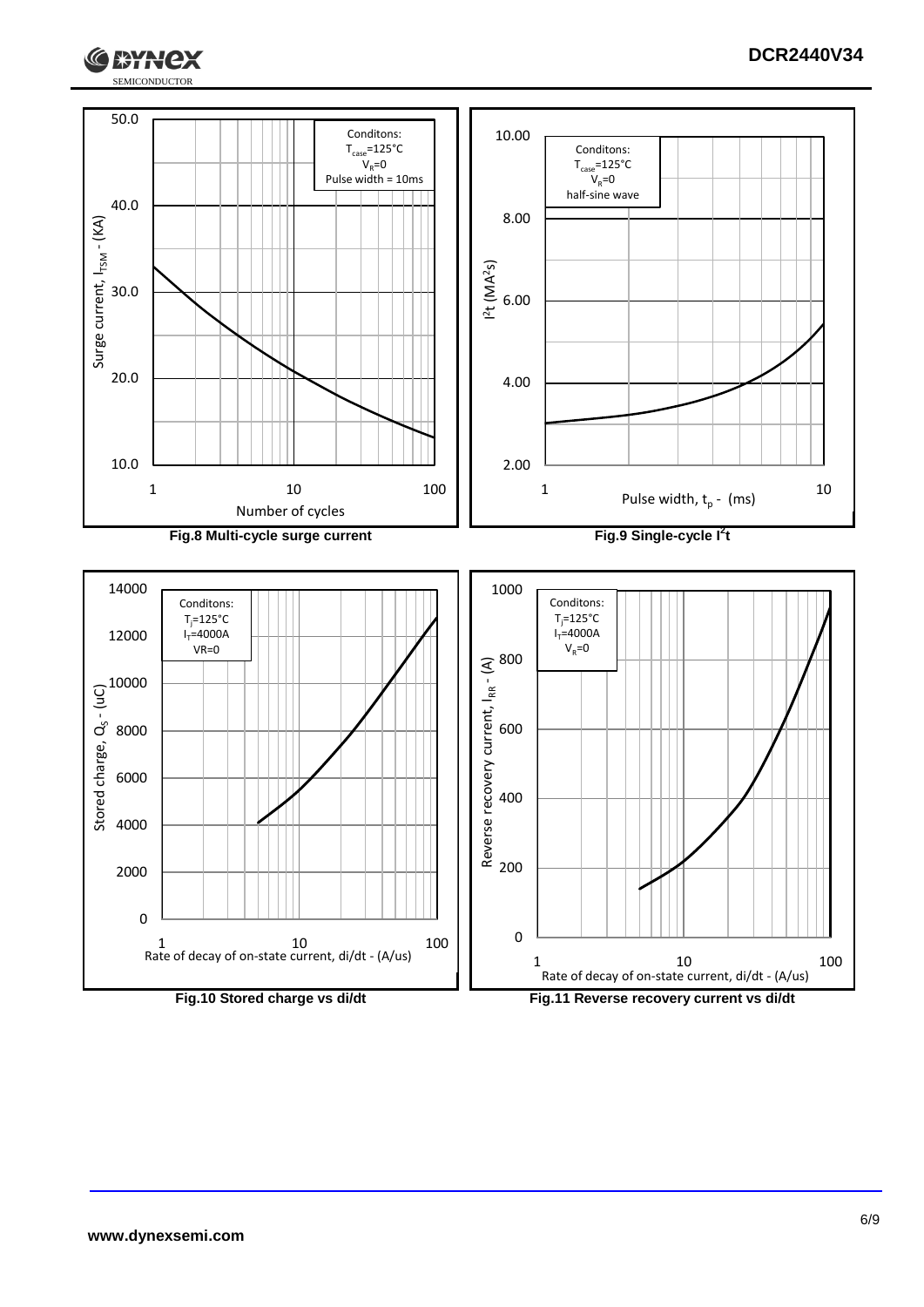

**Fig.12 Gate characteristics**



#### **Fig.13 Gate characteristics**

SEMICONDUCTOR

**XXX**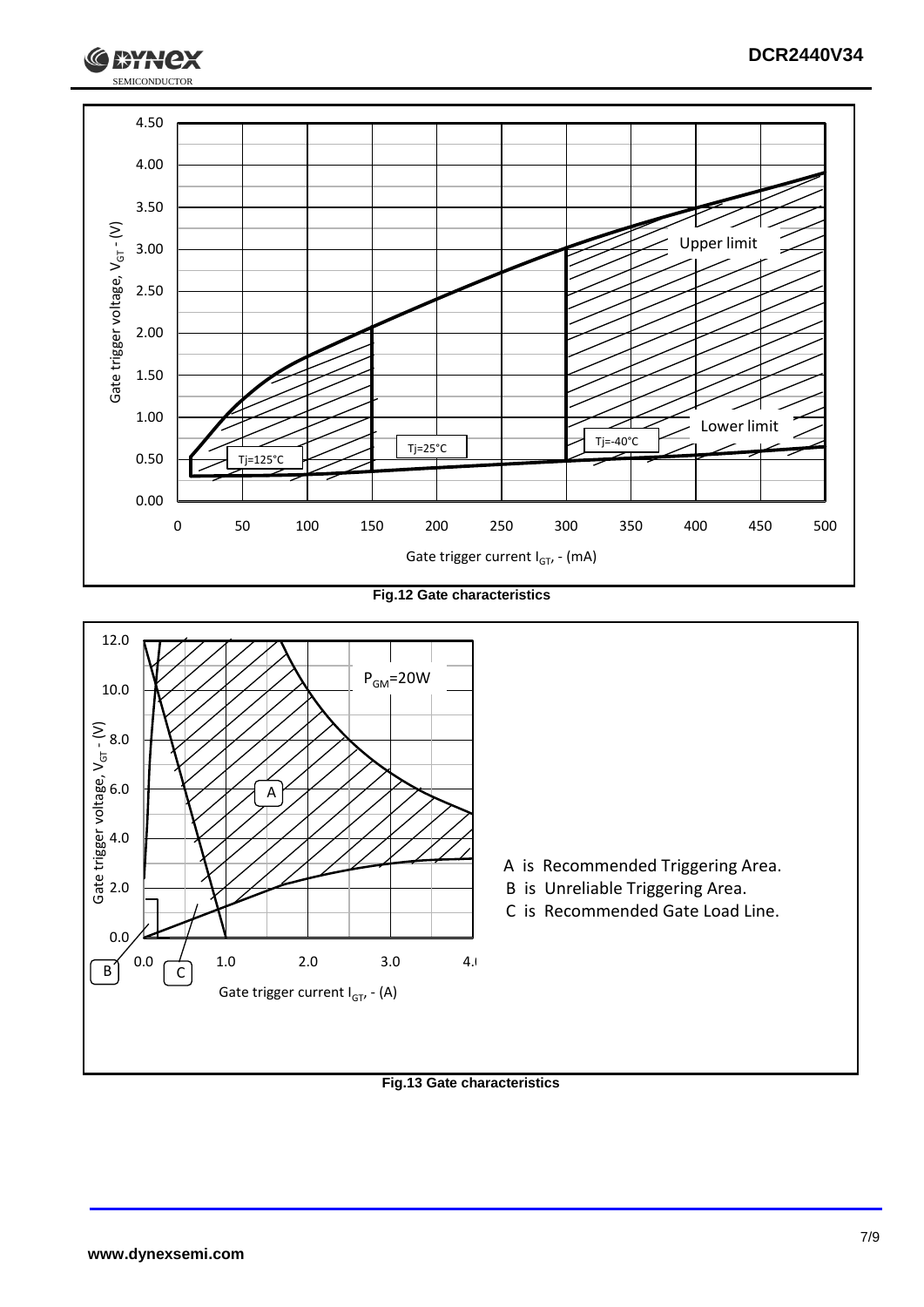

### **PACKAGE DETAILS**

For further package information, please contact Customer Services. All dimensions in mm, unless stated otherwise. DO NOT SCALE.



**Fig.14 Package outline**